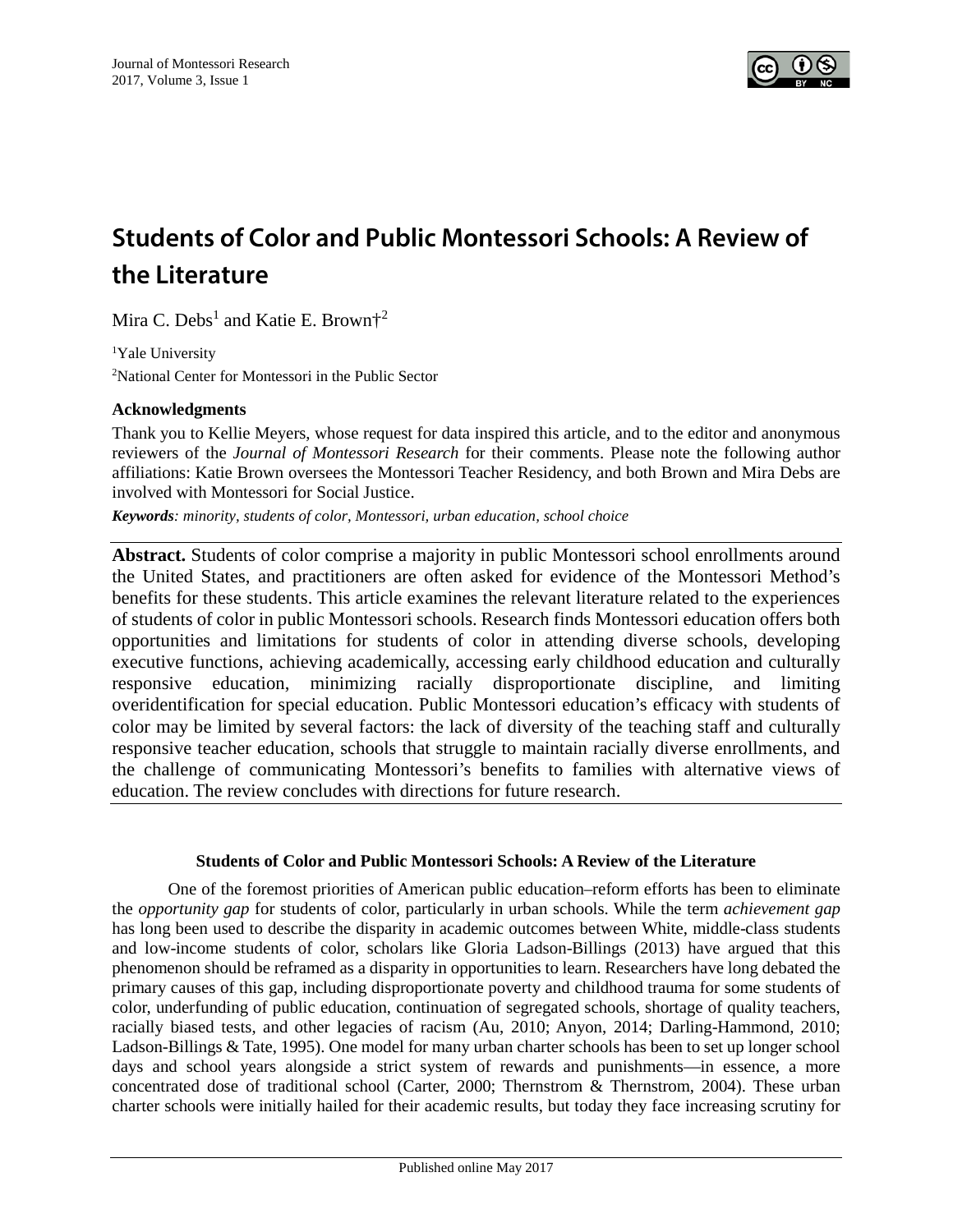disciplinary practices that have resulted in higher levels of student suspensions and expulsions than found in neighboring district schools. In addition, while graduates of these high-performing charter schools have college persistence rates that are higher than the average rates for Black and Latino students, they are still far lower than White and Asian graduation rates, suggesting that these students are still not receiving critical skills for college readiness (Golann, 2015; Goodman, 2013). More broadly, scholars have repeatedly questioned whether the traditional *factory model* of education best serves students' needs, particularly those students of color (Hall, 2006; Hall & Murray, 2011; Kunjufu, 2005; Ladson-Billings, 1994; Noguera, 2003).

Montessori public schools offer a distinct contrast to methods used by traditional public schools, including these high-performing, strict-discipline charter schools. There, the teacher is the authority, children remain at their desks, and learning is highly regimented and standardized. In contrast, children in public Montessori schools work at their own pace on sequential lessons, and their learning is individually tailored. They collaborate with other students, moving freely around the classroom, and the curriculum emphasizes community building as students develop strong relationships with the same teacher over 3 years. In consideration of these significant differences, our study examines existing research to answer the question: How effectively do public Montessori schools serve students of color?

In the last 40 years, public Montessori schools have expanded exponentially to over 500 schools that serve approximately 125,000 students, forming the largest alternative pedagogy in the U.S. public school system (National Center for Montessori in the Public Sector [NCMPS], 2014). In a survey of 300 of these public Montessori schools in 2012–2013, 54% of students were students of color, comprising Black, Latino, Asian, Native American, Pacific Islander, and multiracial students (Debs, 2016b). Black students were enrolled in public Montessori schools at a rate that is 11% higher than the nationwide rate for public schools. Moreover, public Montessori school students, and Black and Latino students in particular, were more likely to attend a racially diverse school (between 25% and 75% students of color) compared to students nationwide (Debs, 2016b).

In light of this racial diversity, we evaluate existing research on the efficacy and limitations of public Montessori education for students of color and important gaps in the research. In particular, we update and expand research by Hall and Murray (2011) that examined Black students and the potential intersections of Montessori practice and culturally responsive pedagogy, an approach that promotes students' cultural strengths to support their well-being and achievement. We find that public Montessori education demonstrates strengths in racial diversity, mixed results in student outcomes, and promising potential in early childhood, special education, and cultural responsiveness. We recognize that Montessori schools are not a panacea to the broader set of social disadvantages that students of color face. Ultimately, though, we argue that further research into the experiences of students of color in Montessori schools will give educators and policymakers the tools to more effectively identify Montessori's strengths in these areas and to better identify areas of improvement. We conclude with next steps for both practitioners and policymakers.

#### **Public Montessori Education and Racial Diversity**

The Montessori Method has its roots in serving disadvantaged students. Montessori education began over a century ago by serving the poorest urban children in Rome, Italy. Similarly, in the United States, public Montessori schools have a 50-year history of creating racially and socioeconomically diverse schools. To support poor children, American public educators began to bring the Montessori Method to schools and classrooms to provide quality early childhood education via Head Start in the late 1960s. Subsequently, educators used Montessori education as a means to desegregate urban school districts including Cincinnati, Ohio; Kansas City, Missouri; and Milwaukee, Wisconsin. More recently, cities such as Cambridge, Massachusetts; Hartford, Connecticut; and Fort Wayne, Indiana, have successfully used Montessori education to retain families in urban district schools (NCMPS, 2014).

Today, in a landscape of increasing school segregation around the United States (Orfield, Kucsera, & Siegel-Hawley, 2012), public Montessori schools remain racially diverse (Debs, 2016b). This racial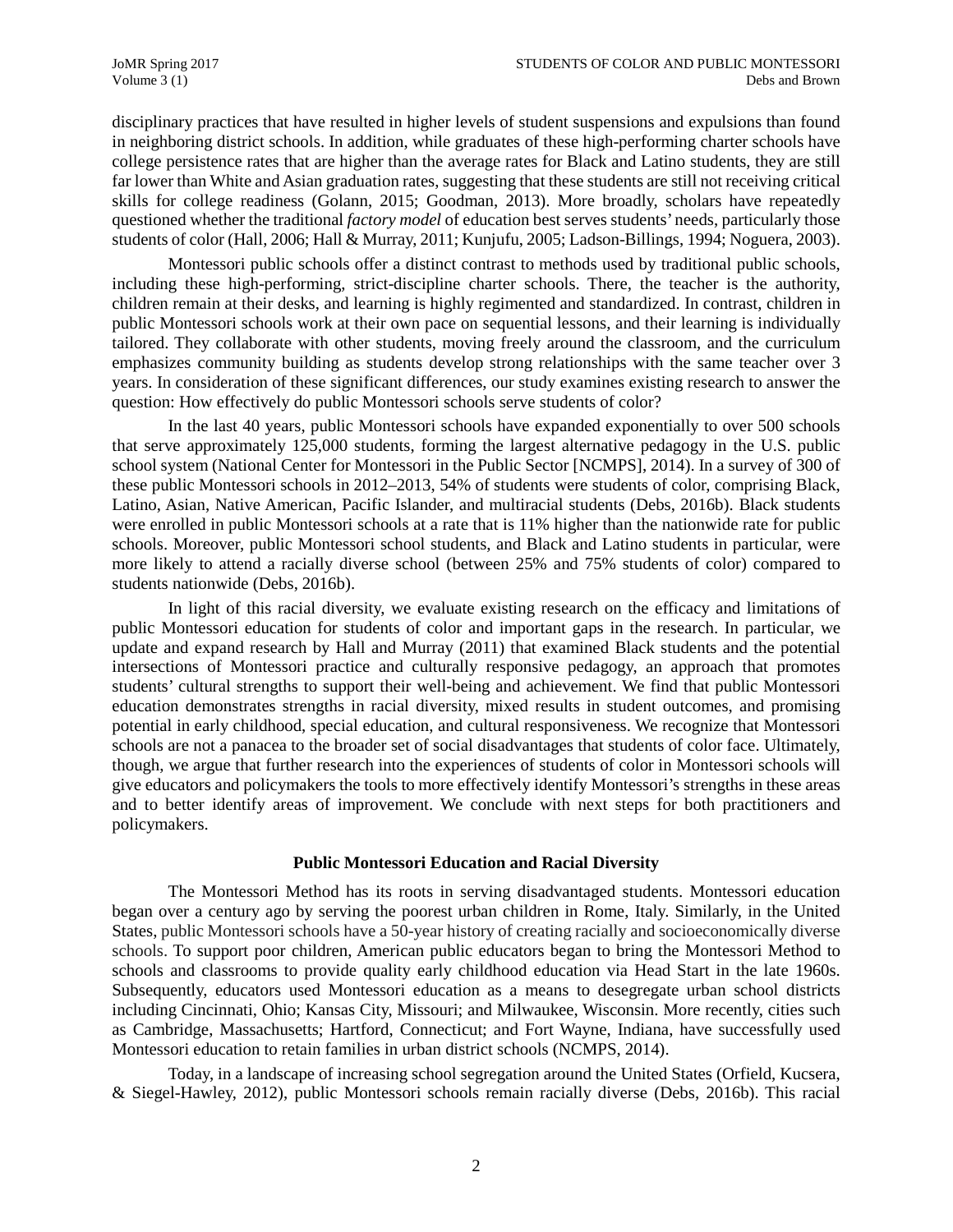diversity is important because research has consistently shown that students attending racially diverse schools have higher achievement in mathematics (Berends & Penaloza, 2010; Newton, 2010) and literacy (Benson & Borman, 2010) and build more expansive social networks (Braddock & Gonzalez, 2010; Goldsmith, 2010; Wells, Holme, Revilla, & Atanda, 2009). Of the roughly 500 public Montessori schools, 300 are schoolwide programs with available data on the racial, ethnic, and socioeconomic composition of their student body. Half of the 300 schoolwide, public Montessori programs enroll a racially diverse student body (between 25% and 75% students of color). In 23% of these schools, a majority (75%–100%) of enrolled students are students of color (Debs, 2016b). Half of these 300 schoolwide programs are located in urban areas (Debs, 2016b). We have less information about the 203 Montessori programs that are located within traditional schools, but some initial evidence (e.g., a study of student demographics in South Carolina's robust public Montessori sector) demonstrates that these partial school programs enroll a racially and economically diverse student population as well (Furman University, 2015). Thus, a clear and enduring strength of public Montessori programs has been their success in enrolling a racially diverse student body in schools around the country.

Although public Montessori schools are distinguished by their racial diversity, by other measures, many schools have Whiter or wealthier student enrollments than those in their surrounding districts. Over two thirds of schoolwide public Montessori schools enroll fewer students of color than their surrounding districts do (Debs, 2016b); this difference is even more pronounced in Montessori charter schools (Brown, 2016a). Roberts and Fleming (2016) found a similar enrollment pattern in South Carolina's public Montessori programs within schools. Enrolling a higher proportion of White students can be positive if the resulting Montessori school is racially diverse in an overwhelmingly monoracial district, but it may be a problem if the public Montessori enrollment is significantly different from that of the surrounding district. In several cases in Washington, California, Oregon, and Wisconsin, public Montessori charter applications have been denied, charter renewals have been given extra scrutiny, and programs have been closed because of concerns about disproportionately White enrollments ("EGUSD staff," 2016; McCord, 2012; Nyland, 2015; Swedien, 2013; Wong, 2014).

Maintaining student diversity in public Montessori schools requires constant vigilance from school administrators and policy makers, as structural and cultural factors can impede the enrollment of students of color. Most public Montessori schools are a component of choice programs, including choices within schools, selective magnets, and charters. To enroll their children, parents must research their choices, navigate complicated information systems, and sometimes provide transportation, all of which are significant burdens for the poorest families. One great strength of public Montessori education is that students often begin these programs at age 3 or 4, but limited public funding causes some schools to charge tuition for preschool programming, thereby restricting the diversity of students who can attend the school. Further, a number of public Montessori schools that began with missions to attract a racially diverse student body have found their enrollments becoming increasingly White (Makris & Brown, in press). Several charters, like Baltimore Montessori Charter in Maryland and City Garden Montessori School in St. Louis, Missouri, are now exploring the use of a weighted lottery to maintain racial balance at their schools (Bowie, 2016; Prothero, 2016). Research thus far shows that public Montessori schools are particularly strong in creating racially diverse student enrollments, but maintaining such diversity requires intentional efforts to reduce barriers and increase access.

#### **Montessori Students of Color and Academic Achievement**

While research has identified the diversity strengths of public Montessori education, research on outcomes for Montessori students of color has been inconclusive and limited in both size and scope. One complicating factor for the development of large studies across public Montessori schools isthat Montessori implementation varies widely in the public sector (Murray & Peyton, 2008), and these variations have been shown to have an impact on student outcomes (Lillard, 2012). In recent years, policymakers and researchers have therefore been working to define high-quality Montessori to include, at minimum, the following elements: Montessori-trained teachers and administrators, a majority of Montessori materials, students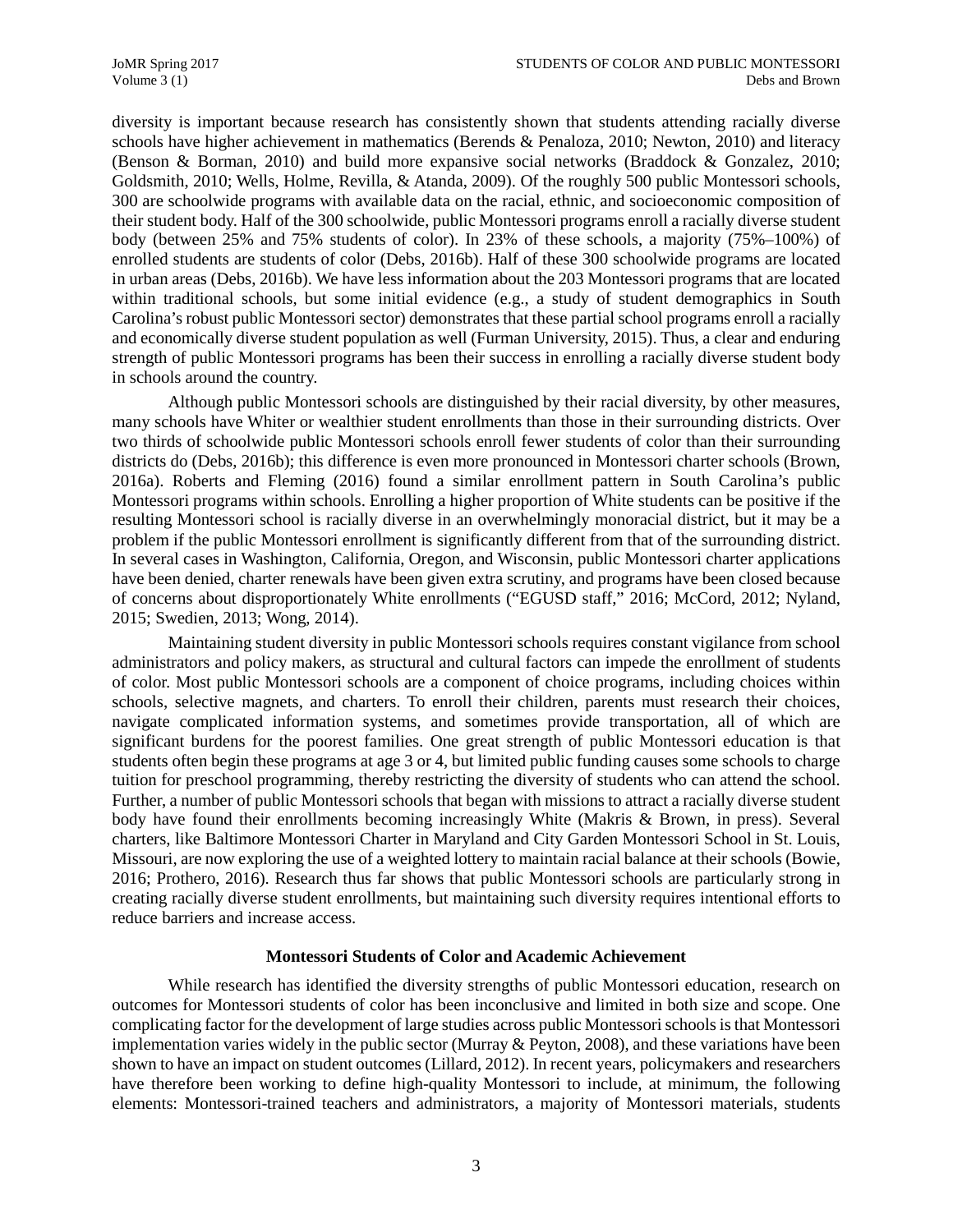working in 3-hour cycles, and multiage classrooms that span three grade levels (NCMPS, 2016a).

Some initial findings suggest that public Montessori programs can benefit Black and Latino students. A recent study found that Black third graders in a public Montessori magnet school outperformed their traditional school counterparts in both reading and math. When compared to other magnet students in the same district, these Black Montessori students still performed better in reading and equally in math (Brown, 2016b). Dohrmann, Nishida, Gartner, Lipsky, and Grimm (2007) found that a racially diverse group of pre-K through fifth-grade students who attended a high-quality public Montessori program (i.e., one with Montessori-trained teachers; Montessori materials; multiage classrooms; and long, independent work blocks) had a pronounced advantage in high school math and science, even 7 years after leaving the Montessori program. These students had higher scores on standardized tests of math and science and higher subject-specific grade point averages in high school than their non-Montessori peers. In the largest cohort study to date, Ansari and Winsler (2014) examined 709 low-income Black and Latino 4-year-olds and found strong developmental gains for Latino students following only 1 year of Montessori pre-K in Miami-Dade County Public Schools, with more modest gains seen among Black students. Despite the sample size, two factors limited the Ansari and Winsler (2014) study: the public Montessori programs in Miami included only 4-year-olds (i.e., not children in multiage classrooms), and the study evaluated only 1 year of implementation. Another study of a bilingual Montessori preschool program (Rodriguez, Irby, Brown, Lara-Alecio, & Galloway, 2005) found that Latino Montessori students made greater gains in both English and Spanish language acquisition than did their peers in a traditional bilingual program. Not all findings have been positive, however. Using a majority–minority student sample, Lopata, Wallace, and Finn (2005) found no clear advantage on standardized math and language arts assessments for fourth- and eighth-grade Montessori students as compared to their peers in traditional and magnet schools.

While a number of studies have featured racially and socioeconomically diverse public Montessori student samples, researchers frequently have not disaggregated data by race, making it difficult to evaluate academic and noncognitive outcomes for students of color (Dohrmann et al., 2007; Duax, 1989; Ervin, Wash, & Mecca, 2010; Lillard & Else-Quest, 2006; Lopata et al., 2005; Mallett & Schroeder, 2015; Moody & Riga, 2011). Public Montessori leaders around the country have reported strong academic gains and high graduation rates for students of color in their programs (East Dallas Community Schools, 2010; Moody & Riga, 2011), but the widespread racial achievement gaps in American public education have also been found in public Montessori schools (Mallett, 2014). To better understand the performance of students of color in public Montessori schools, it is critical that future research projects disaggregate students by racial and ethnic background, as well as by income level and English-language learner and special education status.

Further, existing research on public Montessori education has been limited in studying students of color, in part because of the small sample sizes in the studies (Lillard & Else-Quest, 2006), the short duration of the research (Ansari & Winsler, 2014), and the difficulty of measuring whether families who choose Montessori are different from nonchoosers. Thus, two research gaps in public Montessori education are noted: (a) national studies that focus on the achievement of students of color and (b) longitudinal studies that compare families that choose Montessori education with families that do not.

Other Montessori studies have focused on gains in noncognitive skills related to academic achievement and professional success. Montessori has been shown to be particularly effective for all students in fostering the development of executive functions like self-discipline, critical reasoning, and problem-solving (Diamond & Lee, 2011; Ervin et al., 2010; Lillard, 2005, 2012; Lillard & Else-Quest, 2006; Rathunde & Csikszentmihalyi, 2005). These executive functions help students self-regulate as their learning becomes more independent in college and in the workplace (Mischel, Shoda, & Rodriguez, 1989; Mischel et al., 2011; Tough, 2012). Executive functions also help empower students to be agents of change in their communities. In particular, Lillard and Else-Quest (2006) found a strong sense of school community and a willingness to be proactive in resolving peer conflict among Milwaukee public Montessori middle school students. Further research is needed on the noncognitive effects of Montessori education on students of color.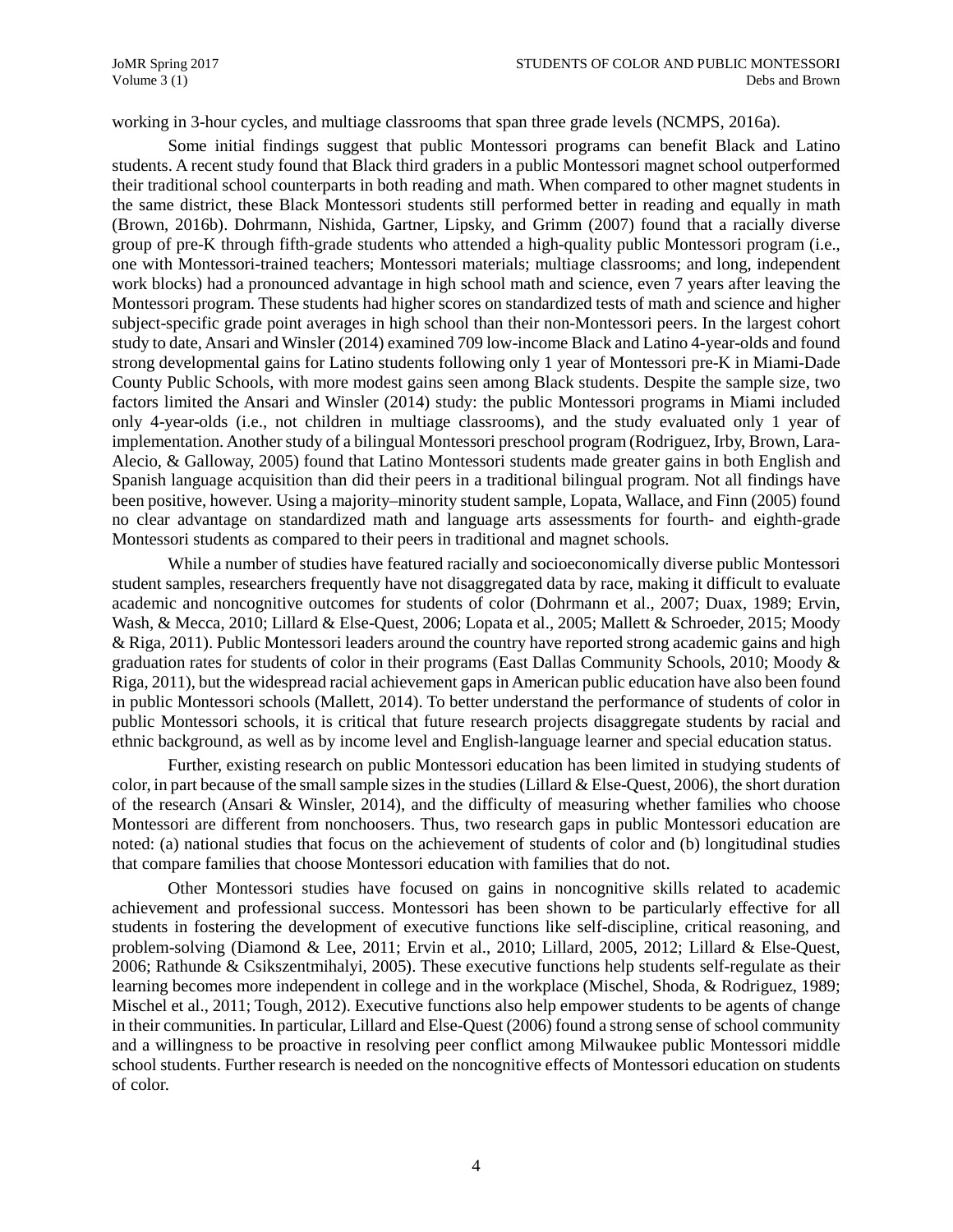## **Montessori and Early Childhood Education for Students of Color**

Because Montessori programs ideally begin with children at age 3, they provide a significant opportunity to build strong foundations for academic achievement among students of color. The work of economist James Heckman suggests that public investments in early childhood education pay dividends for many years, especially for economically disadvantaged students (Heckman, 2012). This investment is particularly important for Black and Latino children, who attend preschool at lower rates than their White peers (U.S. Department of Education, 2015). As an early childhood program that promotes school readiness, academic development, and noncognitive skills, the Montessori Method meets Heckman's criteria for highquality early learning. Moreover, by emphasizing *playful learning* (Lillard, 2013), Montessori education occupies the middle ground between entirely play-based and entirely academics-based preschool (Lillard et al., 2013). Montessori education also represents a model that can sustain students from early childhood through elementary school and beyond.

As Black preschoolers are in the racial group most likely to attend low-quality preschools (U.S. Department of Education, 2015), expanding access to public Montessori pre-K constitutes an opportunity to significantly improve early learning experiences for these students. More research is needed to demonstrate the advantages of these programs for students of color. The Ansari and Winsler study (2014) of Black and Latino 4-year-olds found strong improvement in Latino students in the areas of pre-academic and behavioral skills after 1 year of public Montessori preschool; gains for Black students were comparable to those seen in traditional preschool programs. Similar study designs in fully implemented Montessori programs would be useful to determine if these results were consistent at other sites and after the full 3 year primary cycle.

#### **Racially Disproportionate Discipline**

Just as Montessori preschool may provide a strong educational beginning for students of color, Montessori education may also help to reduce the overuse of exclusionary discipline (e.g., suspension and expulsion) for students of color (Skiba, Michael, Nardo, & Peterson, 2002). Students of color are two to three times more likely to be suspended or expelled from school than their White peers, even for the same offenses (Skiba et al., 2002). This racially disproportionate discipline is partially attributable to the spread of zero-tolerance policies and school cultures that emphasize uniformity and compliance, as well as to a shortage of culturally sensitive teachers (Irvine, 1990; Shedd, 2015). The Montessori approach, with its emphasis on positive behavioral interventions, personalized learning, and *following the child*, both combats overreaching disciplinary practices and encourages teachers to learn about the unique cultural heritage of each student. The Montessori curricula of Grace and Courtesy and Peace may also contribute to lower levels of disciplinary sanctions by fostering conflict resolution and teaching social interaction skills that build mutual respect. Montessori students enjoy the freedom to move around and work together, practices that align closely with students of color who may come from communal and collaborative home cultures (Hall, 2006).

Initial research into public Montessori education and discipline has yielded some important findings. Brown and Steele (2015) examined racial discipline disproportionality for Black students in Montessori schools and in comparable traditional public schools in a large, urban district in the Southeast. While Black students were still suspended at disproportionately higher rates compared to White students in public Montessori elementary schools, this disproportionality was far less severe than in the traditional schools. These findings are significant, albeit preliminary, and further empirical research is needed to examine how Montessori may disrupt racialized exclusionary discipline practices.

#### **Special Education**

Another area in which Montessori research could demonstrate particular benefits for students of color is in their overrepresentation in special education (Lewis, Chambers, & Butler, 2012). While students with learning differences in traditional public education must qualify for an individualized education plan,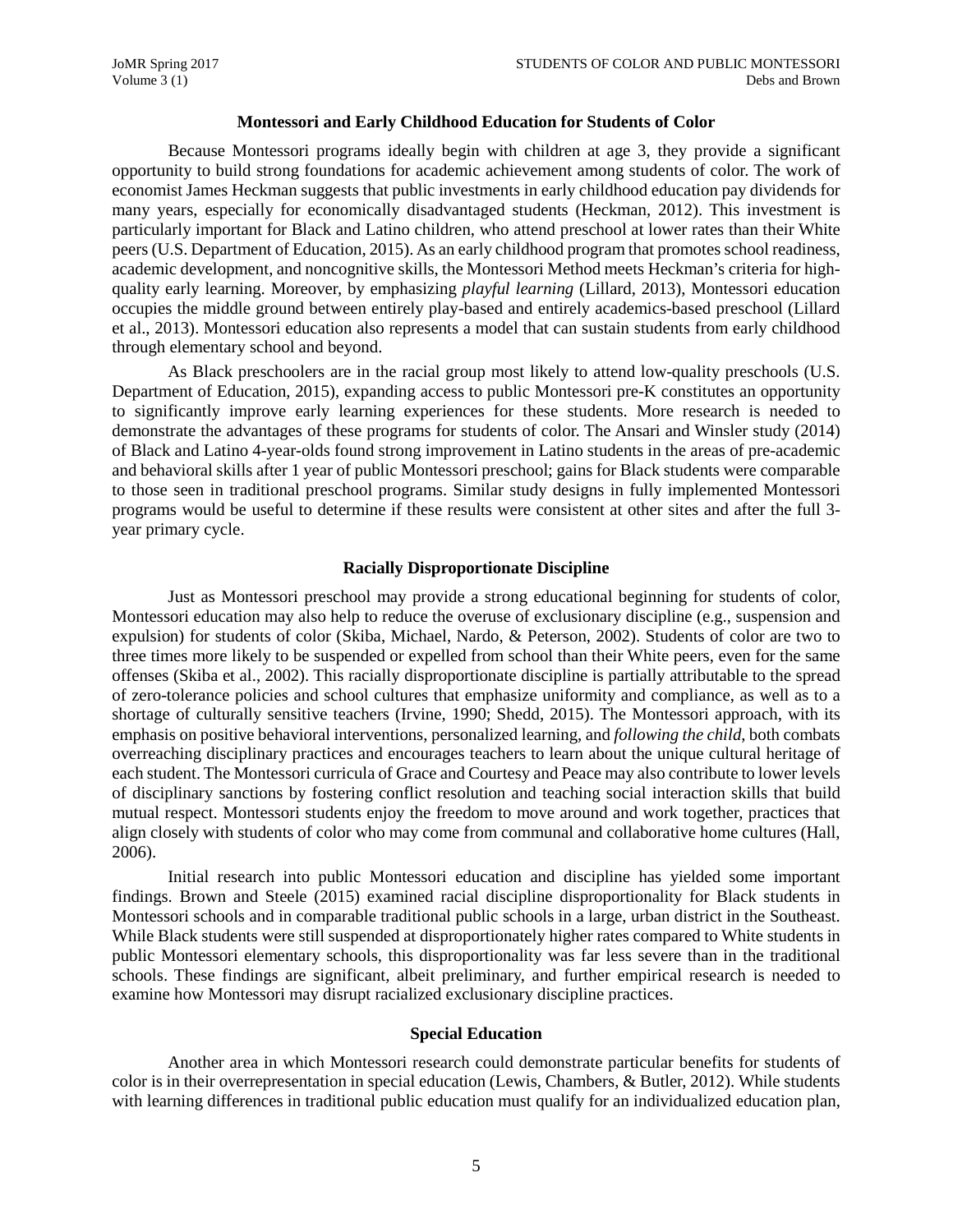all Montessori students enjoy a curriculum designed for their own needs and pace, allowing for differentiated instruction in the classroom. Because classrooms are multiage, students are less likely to feel the stigma of their learning differences in relation to their peers. Curriculum individualization can also reduce special education referrals, which may indirectly remedy this overrepresentation (García & Ortiz, 2006; Green, 2005). Cossentino (2010) noted the natural overlap between the Montessori Method and the inclusion model of education for students with learning disabilities. For the many Black and Latino students who are eligible for special education, an inclusion model may mitigate the "racial isolation resulting from segregation based on disability" (Connor & Ferri, 2007, p. 69). Research on Montessori and special education is in the early stages, but Danner (2015) found Montessori-specific practices like peer support and multiage classrooms particularly conducive to full inclusion of special education students. But while Montessori teachers were enthusiastic about inclusion of special needs students, they received less training in inclusion than did their traditional school counterparts (Danner & Fowler, 2015). Additional research in this area may help determine the educational impact of a Montessori classroom on students with special needs.

#### **Montessori and Cultural Responsiveness**

Montessori teachers also pay close attention to children's cultural context, and a growing body of qualitative research focuses on Montessori as a *culturally responsive teaching* approach. Culturally responsive teaching acknowledges that teachers should incorporate students' home cultures into their lessons (Ladson-Billings, 1995). Many researchers argue that cultural responsiveness can improve educational outcomes for students of color by affirming, rather than marginalizing, key aspects of children's identities (Gay, 2010; Ladson-Billings, 1995).

Similarly, Montessori education allows children to bring into the classroom their own cultural *funds of knowledge*—the cultural skills and knowledge students bring with them from their families and communities (Moll, Amanti, Neff, & Gonzalez, 1992). Dr. Montessori's son Mario Montessori, who developed much of the Montessori elementary curriculum, described schools as a "cultural environment" where students should "become familiar with basic aspects of their own culture ... [and] enlarge their cultural horizon" (Montessori, 1976, p. 42). This description suggests that a focus on a child's unique cultural background is, or should be, an inherent element of the Montessori Method.

A number of schools serving indigenous students in the United States employ the Montessori Method as a vehicle to pass on linguistic and cultural traditions. Schonleber (2011) documented the integration of the Montessori approach in Hawaiian language and culture-based immersion programs. A number of Native American Montessori programs align with cultural preservation efforts on reservations around the country (Ayer, 2016a; "Fort Peck combines language," 1998; "Head Start turns 50*,*" 2015; Hixon, 2002; Johnson, 2005; Johnston, 2016). A small but significant cohort of Montessori teachers of color work in public and private Montessori schools, often combining the Montessori Method with cultural pride and social-justice teaching (Alston, 2008; Trondson, 2016).

Others have argued that celebrating a student's cultural background is not enough. *Culturally sustaining pedagogy* describes the practice of not only incorporating cultural pluralism but also teaching students how to be advocates for equality (Paris & Alim, 2014; Paris & Winn, 2013). Another related practice is *antibias, antiracist* (ABAR) education. Some early research is examining efforts to implement ABAR practices in public Montessori schools (Banks & Maixner, 2016). Where culturally responsive practices support the unique cultural background of each child, ABAR education helps teachers develop awareness of their own implicit biases and the social structures that grant privilege to some individuals, and ABAR education encourages teachers to create change in their classrooms and schools (Pollock, 2008). Further research could document ABAR practices in public Montessori schools and examine their effects on students, families, and teachers.

Bilingual Montessori programs can also support English-language learners and affirm students' home cultures (Rodriguez et al., 2005). The multiage structure of Montessori classrooms means that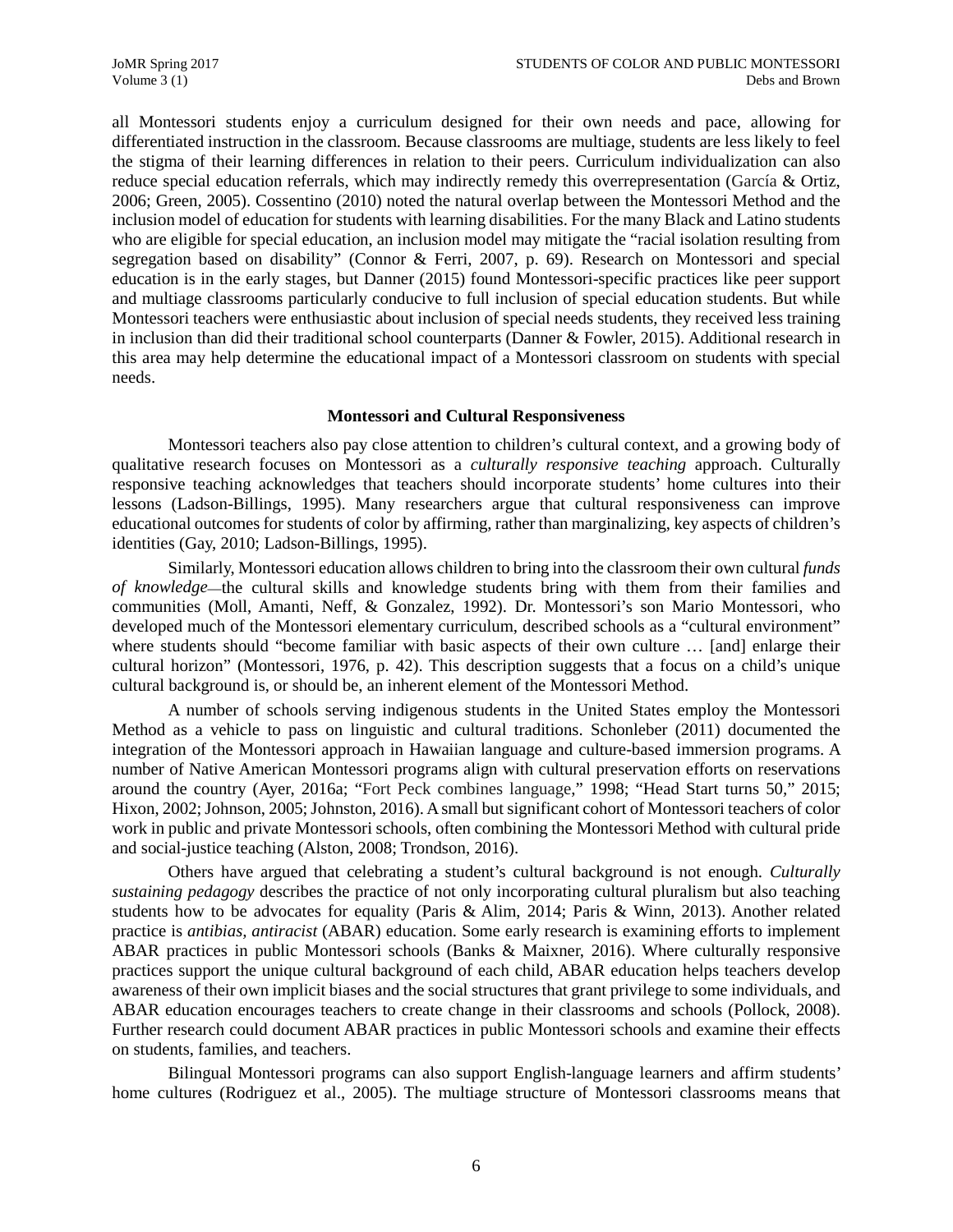children typically stay with the same teacher for 3 years, which helps teachers develop a deep knowledge of their students and may lead to strong working relationships with their families. Studies of *looping*—the practice in which teachers stay with their students for multiple, consecutive years—support this conclusion (Thompson, Franz, & Miller, 2009). Several case studies have documented promising applications of the Montessori Method as a culturally sustaining practice; additional research is needed to explore the benefits of this work.

While the Montessori Method lends itself to cultural responsiveness, a perceived lack of such may dissuade families of color from enrolling in public Montessori programs. Montessori's focus on the individual child may encourage teachers to be *colorblind* (Lewis, 2001), overlooking the critical roles of class, race, and culture in students' identities. Some practices and assumptions must be presented to families of color with context and care to avoid further alienating them; examples may include focusing on abstract ideas of education instead of concrete learning outcomes or advising parents to bring Montessori into the home (Debs, 2016a). Montessori schools and teachers can strengthen their work with diverse student populations through continued conversations about race and other forms of bias and through training and professional development in culturally responsive education models (Banks & Maixner, 2016).

Additional limitations to practicing culturally responsive Montessori education are the marginal nature of this topic within Montessori teacher preparation and the shortage of Montessori teachers of color. While the standards for Montessori teacher preparation programs established by the Montessori Accreditation Council for Teacher Education ([MACTE], 2016) include criteria for culturally responsive education, it is unclear how effectively or consistently Montessori teacher preparation programs incorporate them.

Similar to the nationwide public school teacher pool, which is over three quarters White and over 80% female (U.S. Department of Education, 2013), public Montessori teachers are also disproportionately White and female. None of the three Montessori organizations that oversee the majority of American Montessori teacher preparation centers (i.e., Association Montessori Internationale, American Montessori Society, and MACTE) collect data on the racial or ethnic diversity of their teacher trainees or their broader membership (B. Beste, personal communication, December 9, 2015; C. Hofland, personal communication, December 7, 2015; R. Pelton, personal communication, March 26, 2016). A 2016 NCMPS initial survey of 311 teacher trainees found that 69% of respondents were White and 90% were female (NCMPS, 2016b), likely a more diverse enrollment than in previous years but still predominantly White and female.

This clear majority of White teachers is significant because education researchers argue that White teachers may have lower expectations for their students of color than teachers of color do (Gershenson, Holt, & Papageorge, 2016). Like their traditional public school counterparts, public Montessori teachers may also exhibit cultural biases when working with students of color (Stansbury, 2012; Yezbick, 2007). Some Montessori teachers of color also reported feeling isolated and marginalized in the profession, with few opportunities for honest conversations about race (Trondson, 2016). The Montessori teacher pool can become more diverse through efforts like outreach and increased funding for Montessori training for teachers of color. Future research may help develop best practices for culturally responsive education in Montessori classrooms and recruiting Montessori teachers of color.

In addition, Montessori teacher preparation programs have traditionally focused on preparing teachers for private schools that still dominate the American Montessori landscape (Whitescarver & Cossentino, 2008). The concern with Montessori fidelity sometimes makes Montessori teachers reluctant to incorporate new approaches that support struggling students. Moreover, public Montessori teachers need ongoing support and training to integrate the demands of the Montessori curriculum with state and national standards like the Common Core (Van Acker, 2013). Given the sustained growth of Montessori in the public sector, Montessori teacher preparation programs and public school districts should consider collaborating to design training for teachers who will work with racially and socioeconomically diverse students. The DC Montessori Teacher Residency program, currently in the pilot phase in Washington, DC ("DC Montessori Residency," n.d.), is one example of such a program. The Residency augments high-quality Montessori teacher preparation with professional development and training to prepare teachers for service in high-need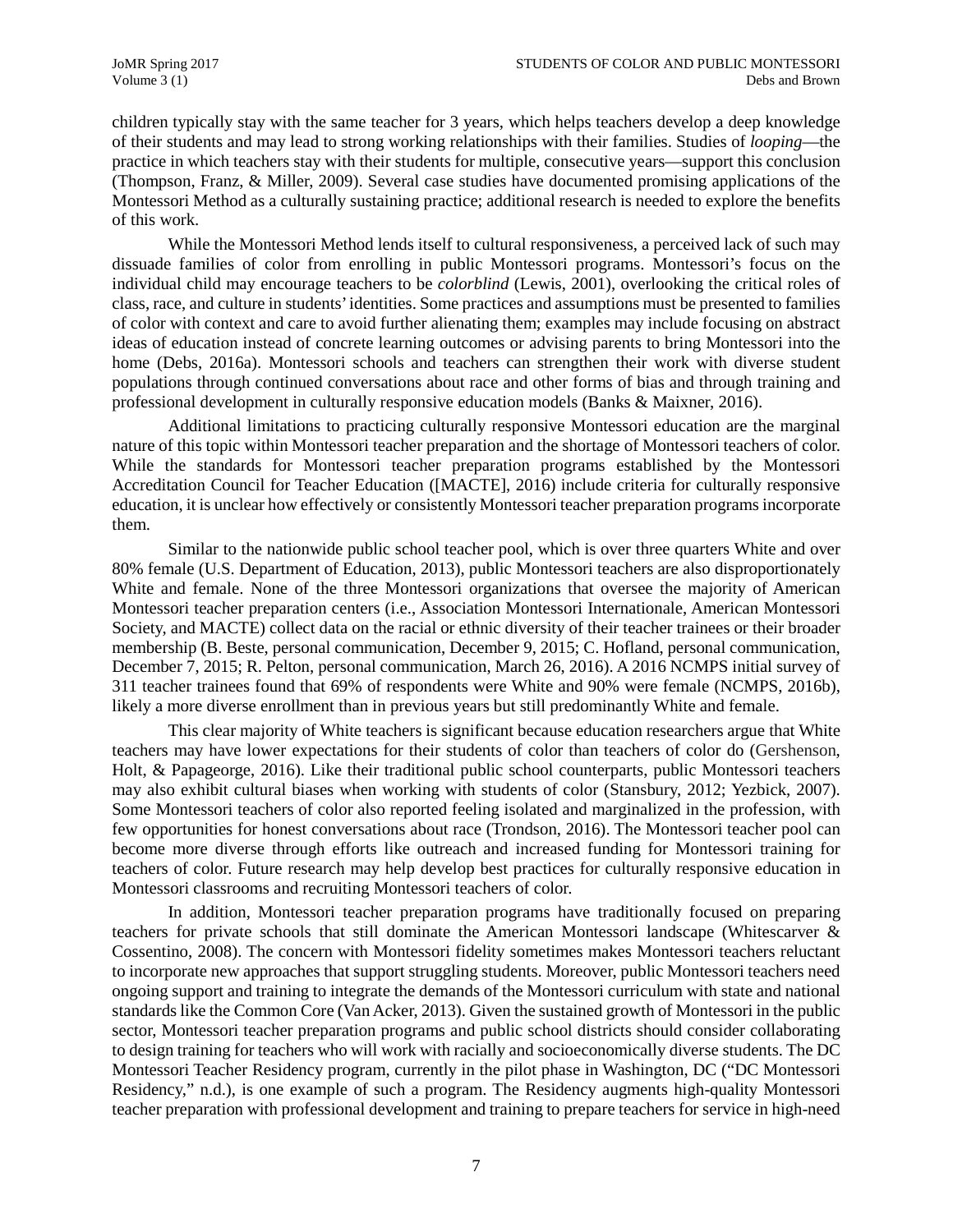public schools. Residents receive supplemental instruction in cultural competency, family engagement, and support for English-language learners. This program is one example of a model that combines Montessori preparation with additional training for a public school context.

The Montessori Method is already deployed as a culturally responsive model in a number of schools serving indigenous students. Teacher preparation in this area and research into best practices may help Montessori teachers develop culturally responsive and ABAR practices in their classrooms. Moreover, evidence of the importance of teachers of color and of racial bias in Montessori classrooms indicates the significance of sustained efforts to recruit a more diverse Montessori teaching force, particularly in public Montessori schools.

#### **Conclusion and Future Directions**

Research indicates that the Montessori Method in public schools offers both opportunities and limitations for students of color. In this section, we summarize our findings and make policy recommendations for educators. Public Montessori schools attract a majority of students of color, and Black and Latino public Montessori students are more likely to attend racially diverse schools than are their traditional public school counterparts. Central to Montessori education are individual autonomy, respect including respect for students' cultural backgrounds—and positive discipline. Students with special needs may integrate particularly well in multiage classrooms, where all students have individualized learning programs.

At the same time, research suggests that students of color face obstacles in enrolling in public and private Montessori schools. While tuition is the greatest obstacle to private Montessori schools, parents also face enrollment challenges in public Montessori schools, including informational and logistical barriers related to school choice. The results of these challenges are evident in charter schools, whose enrollments feature a lower percentage of students of color in comparison to both Montessori magnets and the charters' surrounding districts (Debs, 2016a). Public Montessori schools should work to eliminate enrollment barriers through district lotteries, strategic recruitment in low-income communities and communities of color, free transportation and lunch, before- and after-school care, and sliding scales for preschool tuition.<sup>[1](#page-7-0)</sup> Private Montessori schools also can prioritize a racially and economically diverse enrollment as part of their school mission and can raise funds to do so. A small but growing number of "intentionally diverse" (Wohlstetter, 2016) private Montessori schools offer sliding-scale tuitions. Some of these schools have a goal of an enrollment comprising 50% low-income students, becoming a public–private hybrid of "tuitionbased, access-oriented" schools (Ayer, 2016b, para. 3).

Debs (2016b) cautioned Montessori educators against using terms like *good fit* or *bad fit* to influence parents' school choices. Families' racial, ethnic, and social backgrounds influence their educational experiences and the questions they may have about Montessori education. Parents of color may be reluctant to choose Montessori schools due to perceptions that they do not deliver an academically rigorous and culturally responsive education. Therefore, Montessori educators should speak explicitly about academic achievement, rather than downplay it, so parents know that Montessori is a college-preparatory curriculum.

Once Montessori schools increase the enrollment of students of color, they need to demonstrate that students of color succeed in their schools. The Montessori research community should explicitly examine both academic and nonacademic outcomes for students of color and then share their findings, both positive and negative, with the broader education community via peer-reviewed journals. This research requires an explicit disaggregation of data and a commitment to focus on the particular experiences of students of color, in contrast to previous research that has avoided discussions of race entirely. Just as the charter sector as a whole is subject to rigorous national study, public Montessori schools would benefit from

<span id="page-7-0"></span> $1$  For a complete list of equitable enrollment strategies and measures to include cultural responsiveness in the Montessori classroom, see Debs (2016a.)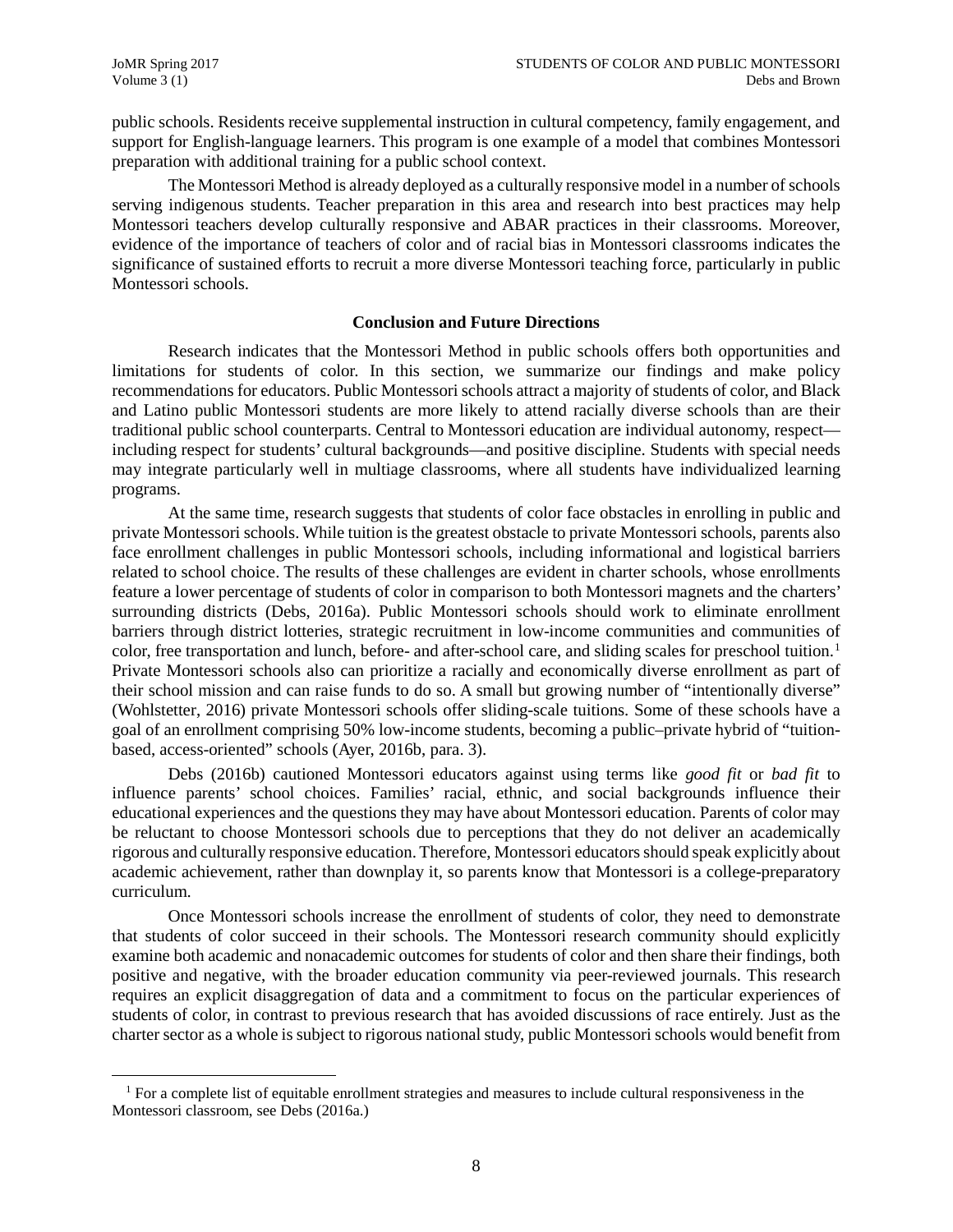national-level studies that examine student outcomes and additional qualitative research that identifies best practices. The Furman University study in South Carolina is an important step toward this goal, but more research on the outcomes for students of color is urgently needed. It is also important that educators honestly reflect on Montessori practices to determine which practices are successful and which should be supplemented to effectively serve all students; this reflection also will guide the development of school strategies that ensure inclusive academic success. Making progress in this area is the Montessori for Equity Collaborative, a coalition of public school leaders who share best practices for academic equity via monthly conference calls (Fabel, 2016).

To support the needs of students and families of color, Montessori educators should become leaders in developing culturally responsive and ABAR practices. Private and public schools—like Chicago's private Near North Montessori School and City Garden Montessori School, a public charter school in St. Louis—have implemented schoolwide diversity and antiracism training for their staff. Important, early efforts toward this goal include ABAR training at the Montessori for Social Justice 2016 conference, the AMI/USA 2017 Refresher Course, and public and private Montessori schools around the country. These actions are vital in developing both a common antiracism language and strategies for Montessori teachers to address the broader social problems that influence their classrooms and help break cycles of racism and bias.

Finally, it is incumbent upon Montessori training centers to make a concerted effort to diversify their teaching corps. To raise the national profile of Montessori teacher preparation, NCMPS created *Teach Montessori*, a web portal that connects candidates to relevant training centers (Teach Montessori, 2017). As of 2016, *Teach Montessori* staff members were actively recruiting Montessori trainees at college job fairs around the Northeastern United States, instead of using traditionally passive, word-of-mouth enrollment practices. The DC Montessori Teacher Residency also aims to add more Montessori teachers of color by targeting classroom assistants (who are more likely to be people of color) for teacher preparation (DC Montessori Residency, n.d.). These are important first steps in recruiting a more diverse pool of public Montessori teachers, but additional action is needed to attract teachers of color, including targeted recruitment and scholarship funds designated for trainees of color. Further, Montessori trainees and educators need to supplement their Montessori training with training specifically for teaching diverse learners in public Montessori schools. Embedded teacher preparation programs, like the DC Montessori Residency, equip Montessori trainees to work in urban public Montessori schools.

In his keynote address to 4,000 Montessori educators at the American Montessori Society 2016 Annual Conference, noted civil rights attorney Bryan Stevenson stated that "our commitment to education has to be judged not by how we teach the rich but how we teach the poorest members of our society," and he exhorted the Montessori community to "get proximate to families in poverty…. They ought to be getting a Montessori education…. Too many of us are too far away" (2016). The most urgent issue in American public education is to ensure that students living in poverty, many of whom are students of color, receive an outstanding education. Existing research suggests that the Montessori Method has the potential to contribute through schools that respect the developmental needs and cultural backgrounds of all children. Montessori educators can strengthen their work with students of color by limiting enrollment obstacles at their schools and addressing issues of race, culture, and privilege in their classrooms and their communities. Montessori researchers can support teachers' work by disaggregating Montessori student achievement by race and socioeconomic background and informing the Montessori community about what works well and where the community needs to improve.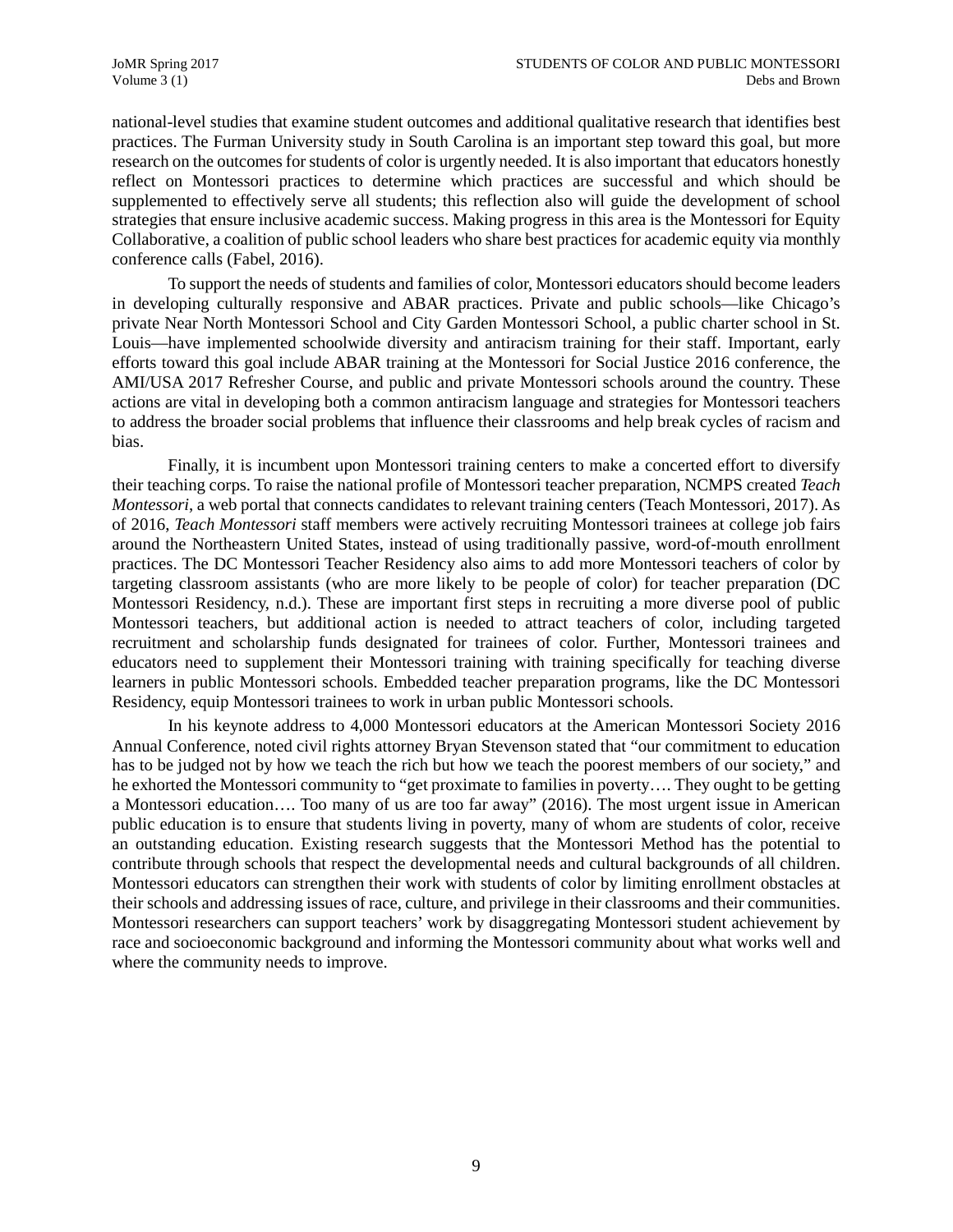#### **AUTHOR INFORMATION**

#### **†Corresponding Author**

Mira C. Debs is a postdoctoral researcher in Education Studies and Political Science at Yale University.

Katie E. Brown† is the DC Regional Coordinator for the National Center for Montessori in the Public Sector and can be reached at [katie.brown@public-montessori.org.](mailto:katie.brown@public-montessori.org)

#### **References**

- Alston, L. (2008). *Why we teach: Learning, laughter, love, and the power to transform lives.* New York, NY: Scholastic.
- Ansari, A., & Winsler, A. (2014). Montessori public school pre-K programs and the school readiness of low-income Black and Latino children. *Journal of Educational Psychology, 106,* 1066–1079. <http://dx.doi.org/10.1037/a0036799>
- Anyon, J. (2014). *Radical possibilities: Public policy, urban education, and a new social movement.* New York, NY: Routledge.
- Au, W. (2009). *Unequal by design: High-stakes testing and the standardization of inequality*. New York, NY: Routledge.
- Ayer, D. (2016a, May 16). Native Montessori project revived. *Montessori Public.* Retrieved fro[m](http://www.montessoripublic.org/2016/05/native-montessori-project/) <http://www.montessoripublic.org/2016/05/native-montessori-project>
- Ayer, D. (2016b, October 12). Public, private, or something in between? A new model for Montessori schools. *Montessori Public.* Retrieved fro[m http://www.montessoripublic.org/2016/10/3414/](http://www.montessoripublic.org/2016/10/3414/)
- Banks, K., & Maixner, R. A. (2016). Social justice education in an urban charter Montessori school. *Journal of Montessori Research, 2*(1), 1–14.<https://doi.org/10.17161/jomr.v2i2.5066>
- Benson, J., & Borman, G. (2010). Family, neighborhood, and school settings across seasons: When do socioeconomic context and racial composition matter for the reading achievement growth of young children? *Teachers College Record,112,* 1338–1390.
- Berends, M., & Penaloza, R. V. (2010). Increasing racial isolation and test score gaps in mathematics: A 30-year perspective. *Teachers College Record, 112,* 978–1007.
- Bowie, L. (2016, February 22). City school board to decide if charter should welcome students who live nearby. *Baltimore Sun.* Retrieved from [http://www.baltimoresun.com/news/maryland/bs-md](http://www.baltimoresun.com/news/maryland/bs-md-montessori-vote-20160222-story.html)[montessori-vote-20160222-story.html](http://www.baltimoresun.com/news/maryland/bs-md-montessori-vote-20160222-story.html)
- Braddock, J. H., II, & Gonzalez, A. D. C. (2010). Social isolation and social cohesion: The effects of K-12 neighborhood and school segregation on intergroup orientations. *Teachers College Record, 112,* 1631–1653.
- Brown, K. (2016a, April). *Racial diversity in Montessori charter schools.* Paper presented at the annual meeting of the American Educational Research Association [AERA], Washington, DC. Available from AERA: [http://www.aera.net/Publications/Online-Paper-Repository/AERA-Online-Paper-](http://www.aera.net/Publications/Online-Paper-Repository/AERA-Online-Paper-Repository/Owner/952029)[Repository/Owner/952029](http://www.aera.net/Publications/Online-Paper-Repository/AERA-Online-Paper-Repository/Owner/952029)
- Brown, K. (2016b, March). *Reading and math achievement for third grade African American students in public Montessori schools*. Poster presented at the annual conference of the American Montessori Society [AMS], Chicago, IL. Available from AMS:

<http://amshq.org/Publications-and-Research/Research-Library/Conference-Handouts>

- Brown, K. E., & Steele, A. S. (2015). Racial discipline disproportionality in Montessori and traditional public schools: A comparative study using the relative rate index. *Journal of Montessori Research, 1*(1), 14–27.<https://doi.org/10.17161/jomr.v1i1.4941>
- Carter, S. C. (2000). *No excuses: Lessons from 21 high-performing, high-poverty schools*. Washington, DC: Heritage Foundation.
- Connor, D. J., & Ferri, B. A. (2007). The conflict within: Resistance to inclusion and other paradoxes in special education. *Disability & Society, 22*(1), 63–77. doi:10.1080/09687590601056717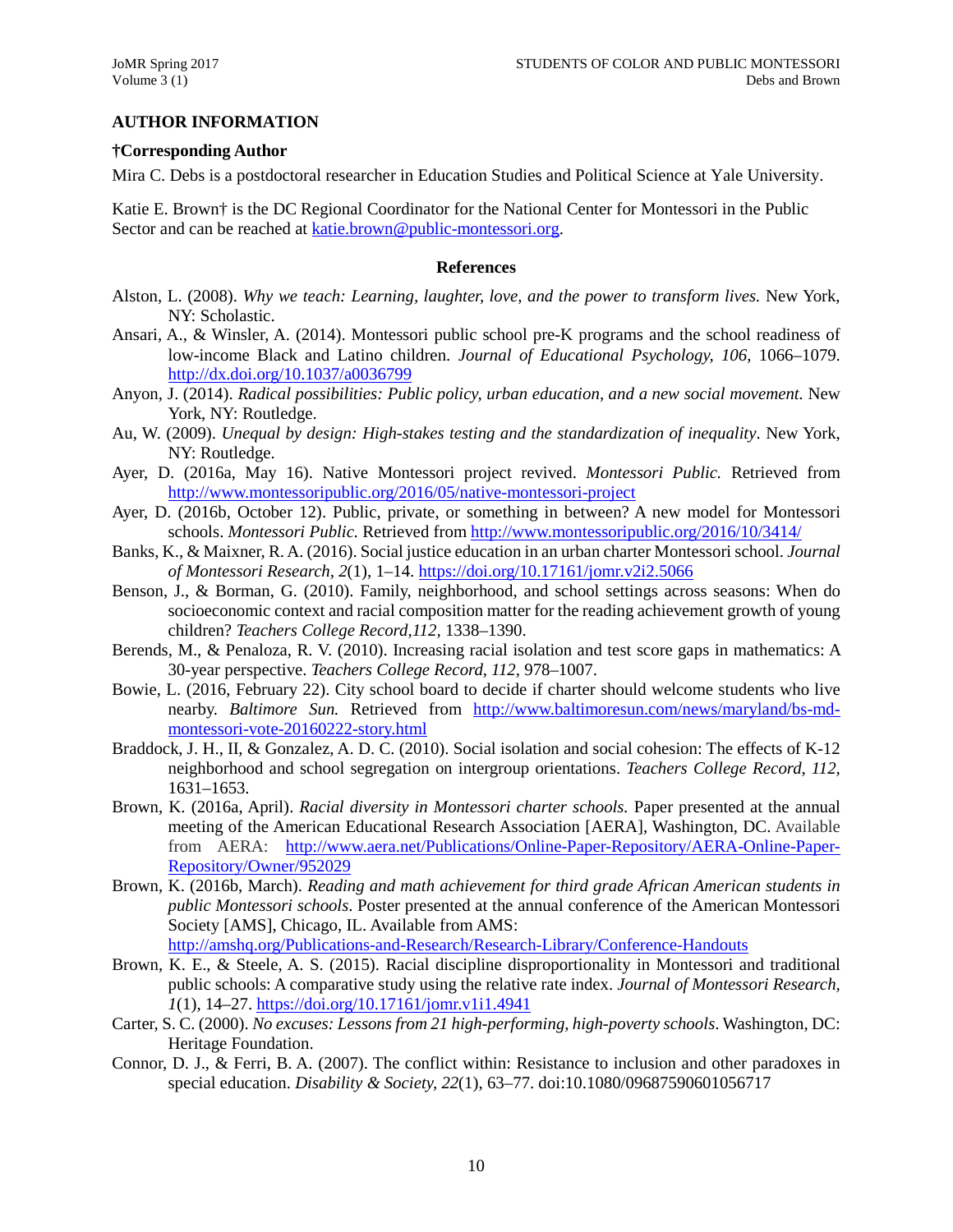- Cossentino, J. (2010). Following all the children: Early intervention and Montessori. *Montessori Life, 22*(4), 38–45.
- Danner, N. (2015). *Early childhood inclusion in a public Montessori school: Access, participation, and supports* (Doctoral dissertation). Available from AMS: [https://amshq.org/Publications-and-](https://amshq.org/Publications-and-Research/Research-Library/Dissertations-and-Theses)[Research/Research-Library/Dissertations-and-Theses](https://amshq.org/Publications-and-Research/Research-Library/Dissertations-and-Theses)
- Danner, N., & Fowler, S. (2015). Montessori and non-Montessori early childhood teachers' attitudes towards inclusion and access. *Journal of Montessori Research, 1*(1), 28–41. <https://doi.org/10.17161/jomr.v1i1.4944>
- Darling-Hammond, L. (2010). *The flat world and education: How America's commitment to equity will determine our future.* New York, NY: Teachers College Press.
- DC Montessori Residency. (n.d.). *Surround: 15 job-embedded modules packaged into three courses.* Retrieved fro[m https://www.dc-montessori-residency.org/ -](https://www.dc-montessori-residency.org/#surround) surround
- Debs, M. (2016a, April). *Minority parents, Montessori schools: Perceiving cultural fit in theme-based public schools.* Paper presented at the annual meeting of the American Educational Research Association, Washington, DC. Available from AERA: [http://www.aera.net/Publications/Online-](http://www.aera.net/Publications/Online-Paper-Repository/AERA-Online-Paper-%20Repository/Owner/961581)[Paper-Repository/AERA-Online-Paper-](http://www.aera.net/Publications/Online-Paper-Repository/AERA-Online-Paper-%20Repository/Owner/961581) Repository/Owner/961581
- Debs, M. (2016b). Racial and economic diversity in U.S. public Montessori schools. *Journal of Montessori Research, 2*(2), 15–34.<https://doi.org/10.17161/jomr.v2i2.5848>
- Diamond, A., & Lee, K. (2011). Interventions shown to aid executive function development in children 4– 12 years old. *Science, 333,* 959–964.
- Dohrmann, K. R., Nishida, T. K., Gartner, A., Lipsky, D. K., & Grimm, K. J. (2007). High school outcomes for students in a public Montessori program. *Journal of Research in Childhood Education, 22,* 205– 217. doi:10.1080/02568540709594622
- Duax, T. (1989). Preliminary report on the educational effectiveness of a Montessori school in the public sector. *The NAMTA Journal, 14*(2), 55–62.
- East Dallas Community Schools. (2010). *Summer newsletter 2010* [Newsletter]. Retrieved from the National Center for Montessori in the Public Sector: [http://public-montessori.org/wp-content/uploads/2017/03/2010-EDCS-Outcomes-Charts-and-](http://public-montessori.org/wp-content/uploads/2017/03/2010-EDCS-Outcomes-Charts-and-Graphs.pdf)[Graphs.pdf](http://public-montessori.org/wp-content/uploads/2017/03/2010-EDCS-Outcomes-Charts-and-Graphs.pdf)
- EGUSD staff wants diversity in local charter schools. (2016, March 8). *Elk Grove Citizen.* Retrieved from <http://www.egcitizen.com/articles/2016/03/08/news/doc56df70b6df8db588124584.txt>
- Ervin, B., Wash, P. D., & Mecca, M. E. (2010). A 3-year study of self-regulation in Montessori and non-Montessori classrooms. *Montessori Life, 22*(2), 22–31.
- Fabel, L. (2016, October 16). How a Montessori movement is reinventing public schools. *One Day Magazine.* Retrieved from Teach for America: [https://www.teachforamerica.org/one-day-magazine/how-montessori-movement-reinventing](https://www.teachforamerica.org/one-day-magazine/how-montessori-movement-reinventing-public-schools)[public-schools](https://www.teachforamerica.org/one-day-magazine/how-montessori-movement-reinventing-public-schools)
- Fort Peck combines language immersion with Montessori methods. (1998). *Tribal College Journal, 9*(4), 15.
- Furman University, Riley Institute. (2015). *South Carolina public Montessori study: Montessori student demographics.* Retrieved from <https://riley.furman.edu/sites/default/files/docs/MontStudentData12-13.1.20.15.pdf>
- García, S. B., & Ortiz, A. A. (2006). Preventing disproportionate representation: Culturally and linguistically responsive prereferral interventions. *Teaching Exceptional Children, 38*(4), 64–68.
- Gay, G. (2010). *Culturally responsive teaching: Theory, research, and practice*. New York, NY: Teachers College Press.
- Gershenson, S., Holt, S. B., & Papageorge, N. W. (2016). Who believes in me? The effect of student-teacher demographic match on teacher expectations. *Economics of Education Review, 52,* 209–224. <http://dx.doi.org/10.1016/j.econedurev.2016.03.002>
- Golann, J. W. (2015). The paradox of success at a no-excuses school. *Sociology of Education, 88,* 103–119. doi:10.1177/0038040714567866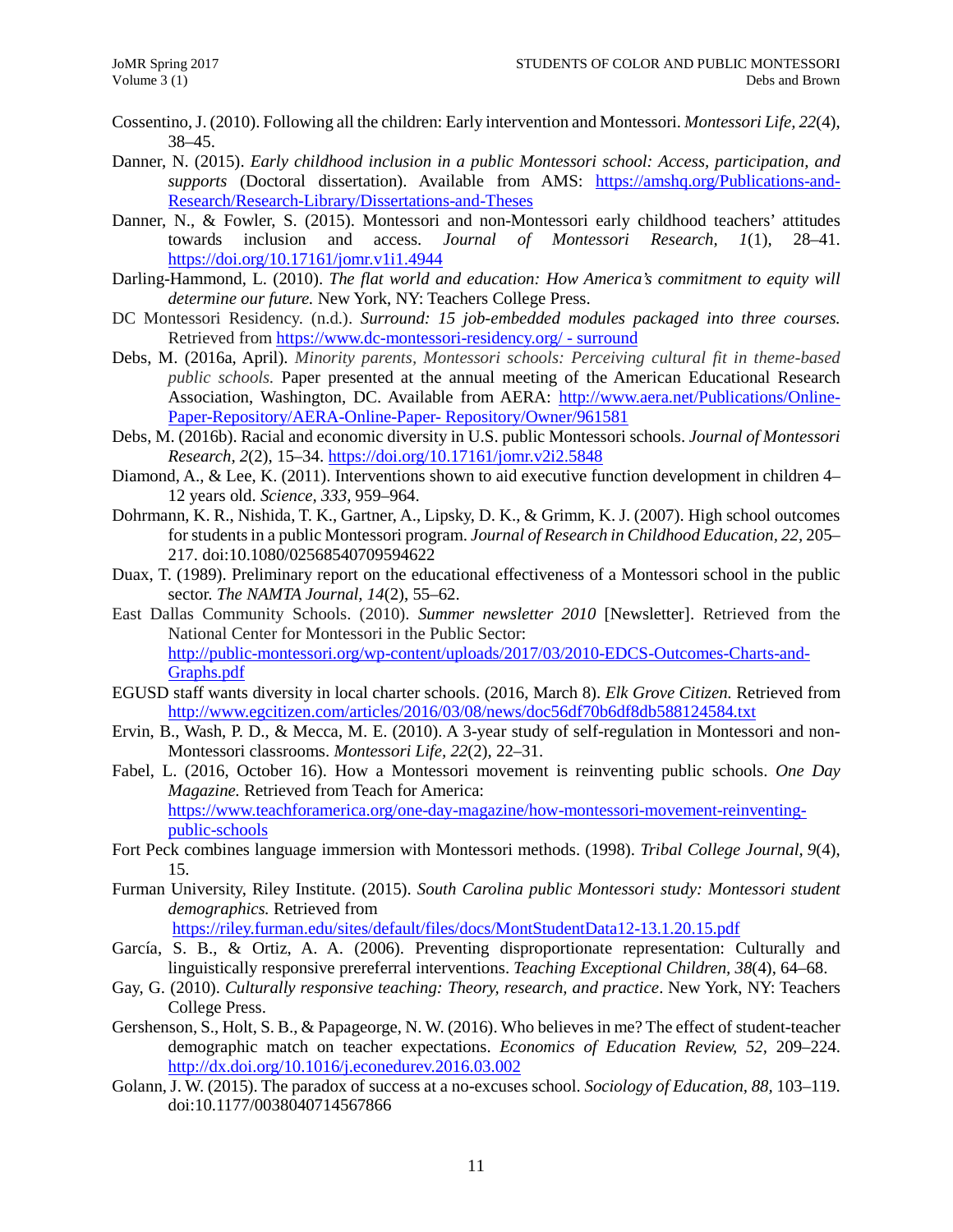- Goldsmith, P. R. (2010). Learning apart, living apart: How the racial and ethnic segregation of schools and colleges perpetuates residential segregation. *Teachers College Record, 112,* 1602–1630.
- Goodman, J. F. (2013). Charter management organizations and the regulated environment: Is it worth the price? *Educational Researcher, 42,* 89–96. doi:10.3102/0013189X12470856
- Green, T. D. (2005). Promising prevention and early intervention strategies to reduce overrepresentation of African American students in special education. *Preventing School Failure, 49*(3), 33–41.
- Hall, H. R. (2006). *Mentoring young men of color: Meeting the needs of African American and Latino students.* Lanham, MD: Rowman & Littlefield Education.
- Hall, H. R., & Murray, A. K. (2011). *Intersections between Montessori practices and culturally-based curriculum for African-American students* [White paper]. Retrieved from AMS: [https://amshq.org/~/media/Files/Publications-and-Research/Research-Library/Position-and-](https://amshq.org/%7E/media/Files/Publications-and-Research/Research-Library/Position-and-White-Papers/White-Papers/Research/Montessori-and-Needs-of-African-American-Students.ashx?la=en)[White-Papers/White-Papers/Research/Montessori-and-Needs-of-African-American-](https://amshq.org/%7E/media/Files/Publications-and-Research/Research-Library/Position-and-White-Papers/White-Papers/Research/Montessori-and-Needs-of-African-American-Students.ashx?la=en)[Students.ashx?la=en](https://amshq.org/%7E/media/Files/Publications-and-Research/Research-Library/Position-and-White-Papers/White-Papers/Research/Montessori-and-Needs-of-African-American-Students.ashx?la=en)
- Head Start turns 50. (2015, September 28). *The Durango Herald.* Retrieved from [http://www.durangoherald.com/article/20150928/NEWS01/150929624/SUCAP%E2%80%99s-](http://www.durangoherald.com/article/20150928/NEWS01/150929624/SUCAP%E2%80%99s-Head-Start-turns-50)[Head-Start-turns-50](http://www.durangoherald.com/article/20150928/NEWS01/150929624/SUCAP%E2%80%99s-Head-Start-turns-50)
- Heckman, J. J. (2012). *Invest in early childhood development: Reduce deficits, strengthen the economy.*  Retrieved from The Heckman Equation[: http://heckmanequation.org/content/resource/invest-early](http://heckmanequation.org/content/resource/invest-early-childhood-development-reduce-deficits-strengthen-economy)[childhood-development-reduce-deficits-strengthen-economy](http://heckmanequation.org/content/resource/invest-early-childhood-development-reduce-deficits-strengthen-economy)
- Hixon, S. (2002). Blending Head Start and Montessori: The best of both worlds. *Montessori Life, 14*(4), 37–38.
- Irvine, J. J. (1991). *Black students and school failure: Policies, practices, and prescriptions*. New York, NY: Praeger.
- Johnson, J. K. (2005, March 9). Preschool utilizes cultural relevancy. *Indian Country News*. Retrieved from [http://indiancountrytodaymedianetwork.com/2005/03/09/preschool-utilizes-cultural-relevancy-](http://indiancountrytodaymedianetwork.com/2005/03/09/preschool-utilizes-cultural-relevancy-94582)[94582](http://indiancountrytodaymedianetwork.com/2005/03/09/preschool-utilizes-cultural-relevancy-94582)
- Johnston, L. J. (2016, October 12). Education self-determination superstars: Cochiti Pueblo takes on language-learning. *Indian Country Media Network.* Retrieved from [https://indiancountrymedianetwork.com/education/native-education/education-self](https://indiancountrymedianetwork.com/education/native-education/education-self-determination-superstars-cochiti-pueblo-takes-on-language-learning/)[determination-superstars-cochiti-pueblo-takes-on-language-learning/](https://indiancountrymedianetwork.com/education/native-education/education-self-determination-superstars-cochiti-pueblo-takes-on-language-learning/)
- Kunjufu, J. (2005). *Keeping Black boys out of special education.* Chicago, IL: African American Images.
- Ladson-Billings, G. (1994). *The dreamkeepers: Successful teachers of African American children.* San Francisco, CA: Jossey Bass.
- Ladson-Billings, G. (1995). Toward a theory of culturally relevant pedagogy. *American Educational Research Journal, 32,* 465–491.
- Ladson-Billings, G. (2013). Lack of achievement or loss of opportunity? In P. L. Carter & K. G. Weiner (Eds.), *Closing the opportunity gap: What America must do to give every child an even chance* (pp. 11–23). New York, NY: Oxford University Press.
- Ladson-Billings, G., & Tate, W. F., IV (1995). Toward a critical race theory of education. *Teachers College Record, 97,* 47–68.
- Lewis, A. E. (2001). There is no "race" in the schoolyard: Color-blind ideology in an (almost) all-white school. *American Education Research Journal, 38,* 781–811.
- Lewis, C. W., Chambers, T. V., & Butler, B. R. (2012). Urban education in the 21st century: An overview of selected issues that impact African American student outcomes. In J. L. Moore III & C. W. Lewis (Eds.), *African American students in urban schools: Critical issues and solutions for achievement*  (pp. 11–30)*.* New York, NY: Peter Lang.
- Lillard, A. S. (2005). *Montessori: The science behind the genius.* New York, NY: Oxford University Press.
- Lillard, A. S. (2012). Preschool children's development in classic Montessori, supplemented Montessori, and conventional programs. *Journal of School Psychology, 50,* 379–401. <http://dx.doi.org/10.1016/j.jsp.2012.01.001>
- Lillard, A. S. (2013). Playful learning and Montessori education. *American Journal of Play*, *5,* 157–186.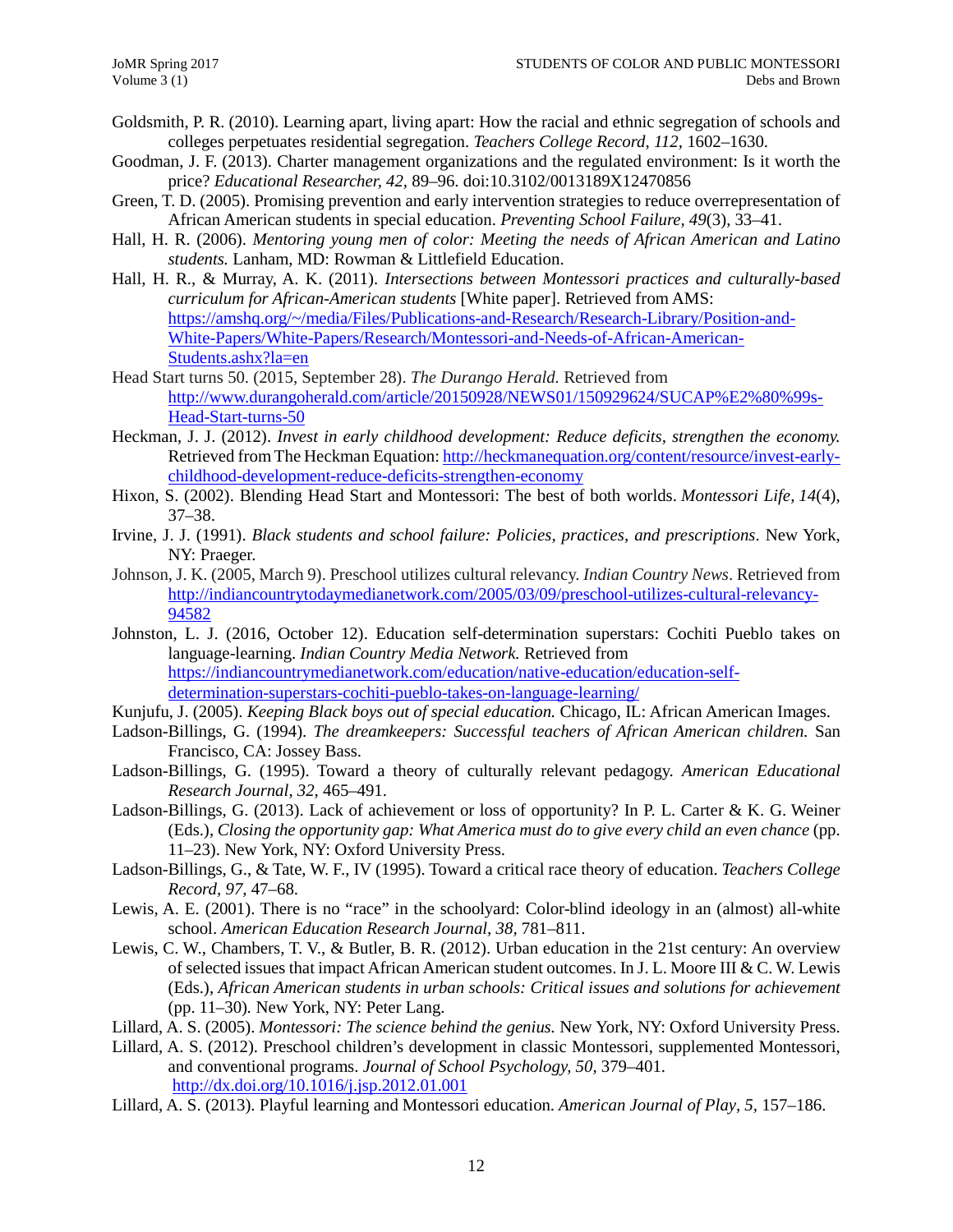- Lillard, A. S., Lerner, M. D., Hopkins, E. J., Dore, R. A., Smith, E. D., & Palmquist, C. M. (2013). The impact of pretend play on children's development: A review of the evidence. *Psychological Bulletin, 139,* 1–34. doi:10.1037/a0029321
- Lillard, A., & Else-Quest, N. (2006). Evaluating Montessori education. *Science, 313,* 1893–1894. doi:10.1126/science.1132362
- Lopata, C., Wallace, N. V., & Finn, K. V. (2005). Comparison of academic achievement between Montessori and traditional education programs. *Journal of Research in Childhood Education, 20,* 5–13. <http://dx.doi.org/10.1080/02568540509594546>
- Makris, M., & Brown, E. (in press). A different type of charter school: In prestige charters, a rise in cachet equals a decline in access. *Journal of Education Policy*.
- Mallett, J. D. (2014). *Longitudinal academic achievement outcomes: Modeling the growth trajectories of Montessori elementary public school students* (Doctoral dissertation). Retrieved from UMI. (2620830)
- Mallett, J. D., & Schroeder, J. L. (2015). Academic achievement outcomes: A comparison of Montessori and non-Montessori public elementary school students. *Journal of Elementary Education, 25*(1), 39–53. Available from the University of the Punjab: [http://pu.edu.pk/images/journal/JEE/PDF-](http://pu.edu.pk/images/journal/JEE/PDF-Files/3_v25_no1_15.pdf)[Files/3\\_v25\\_no1\\_15.pdf](http://pu.edu.pk/images/journal/JEE/PDF-Files/3_v25_no1_15.pdf)
- McCord, S. (2012, September 19). Santa Cruz City Schools takes public Montessori plan off the table. *Santa Cruz Sentinel*. Retrieved from [http://www.santacruzsentinel.com/general-news/20120919/santa-cruz-city-schools-takes-public](http://www.santacruzsentinel.com/general-news/20120919/santa-cruz-city-schools-takes-public-montessori-plan-off-the-table)[montessori-plan-off-the-table](http://www.santacruzsentinel.com/general-news/20120919/santa-cruz-city-schools-takes-public-montessori-plan-off-the-table)
- Mischel, W., Ayduk, O., Berman, M. G., Casey, B., Gotlib, I. H., Jonides, J. … Zayas, V. (2011). "Willpower" over the life span: Decomposing self-regulation. *Social Cognitive and Affective Neuroscience, 6,* 252–256.<https://doi.org/10.1093/scan/nsq081>
- Mischel, W., Shoda, Y., & Rodriguez, M. I. (1989). Delay of gratification in children. *Science, 244,* 933– 938. doi:10.1126/science.2658056
- Moll, L. C., Amanti, C., Neff, D., & Gonzalez, N. (1992). Funds of knowledge for teaching: Using a qualitative approach to connect homes and classrooms. *Theory Into Practice, 31*(2), 132–141. Retrieved from <http://www.jstor.org/stable/1476399>
- Montessori Accreditation Council for Teacher Education. (2016). *Guide to accreditation: April 2016 revision*. Retrieved from [http://www.macte.org/wp-content/uploads/2016/05/2016-MACTE-](http://www.macte.org/wp-content/uploads/2016/05/2016-MACTE-Guide-to-Accreditation.pdf)[Guide-to-Accreditation.pdf](http://www.macte.org/wp-content/uploads/2016/05/2016-MACTE-Guide-to-Accreditation.pdf)
- Montessori, M. (1976). *Education for human development: Understanding Montessori*. New York, NY: Schocken.
- Moody, M. J., & Riga, G. (2011). Montessori: Education for life. In L. Howell, C. W. Lewis, & N. Carter (Eds.), *Yes we can! Improving urban schools through innovative education reform* (pp. 127–143). Charlotte, NC: Information Age Publishing.
- Murray, A., & Peyton, V. (2008). Public Montessori schools: A delicate balance. *Montessori Life, 20*(4), 26–30.
- National Center for Montessori in the Public Sector. (2014). *Growth of public Montessori in the United States: 1975-2014* Retrieved from [http://www.public-montessori.org/white-papers/growth-of](http://www.public-montessori.org/white-papers/growth-of-public-montessori-in-the-united-states-1975-2014/)[public-montessori-in-the-united-states-1975-2014/](http://www.public-montessori.org/white-papers/growth-of-public-montessori-in-the-united-states-1975-2014/)
- National Center for Montessori in the Public Sector. (2016a). *NCMPS rubric of essential elements of Montessori practice in the public sector*. Retrieved from [http://www.public-montessori.org/wp](http://www.public-montessori.org/wp-content/uploads/2016/10/NCMPS-Essential-Elements-4.0.pdf)[content/uploads/2016/10/NCMPS-Essential-Elements-4.0.pdf](http://www.public-montessori.org/wp-content/uploads/2016/10/NCMPS-Essential-Elements-4.0.pdf)
- National Center for Montessori in the Public Sector. (2016b). *2016 Teach Montessori current trainee survey: Summary report*. Washington, DC: Author.
- Newton, X. A. (2010). End-of-high-school mathematics attainment: How did students get there? *Teachers College Record, 112,* 1064–1095.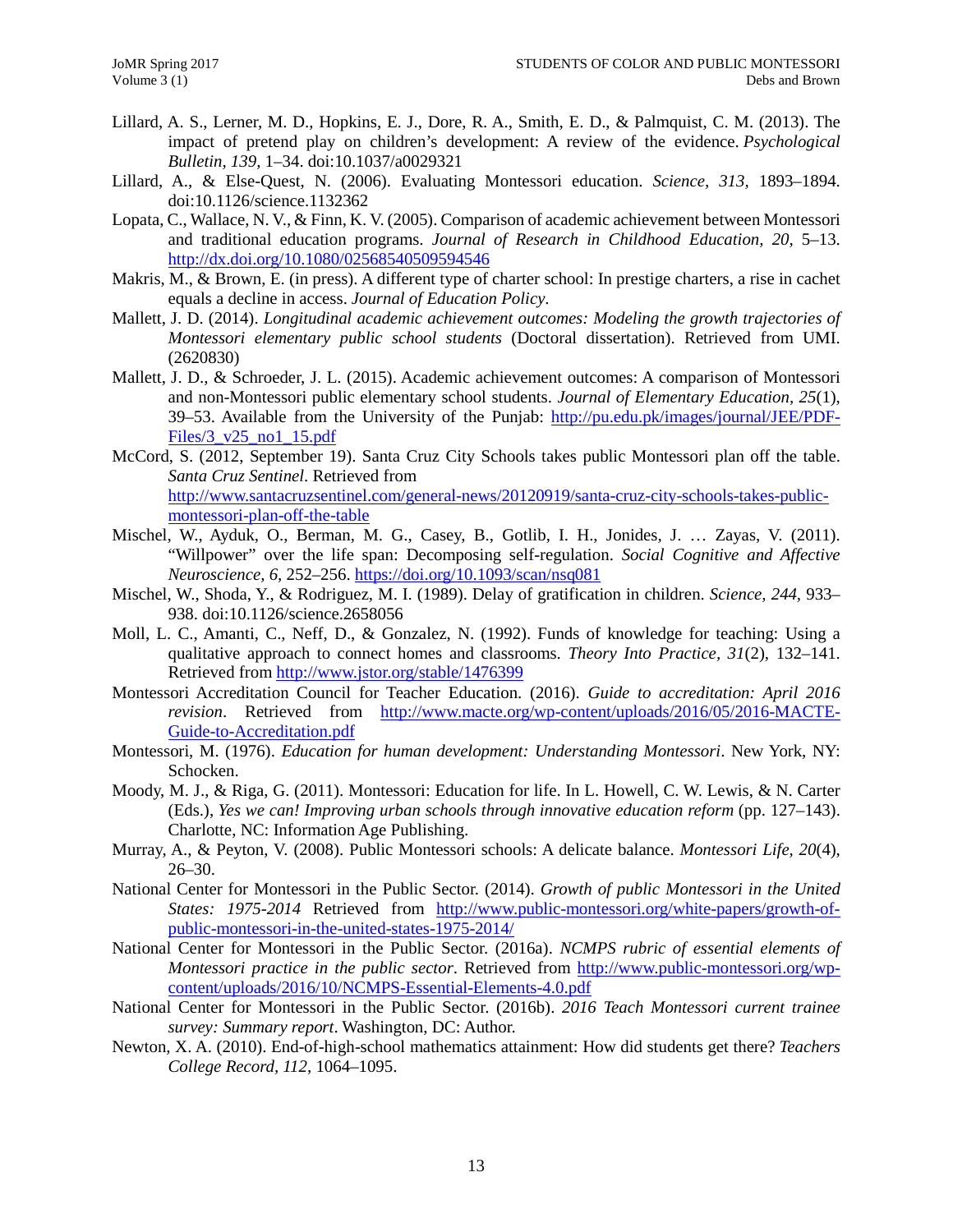- Noguera, P. A. (2003). Schools, prisons, and social implications of punishment: Rethinking disciplinary practices. *Theory Into Practice, 42,* 341–350. Retrieved from [http://futurescholars.rutgers.edu/FutureScholars/Images/Schools%20Prisons%20&%20Social%20](http://futurescholars.rutgers.edu/FutureScholars/Images/Schools%20Prisons%20&%20Social%20Implications%20of%20Punishment.pdf) [Implications%20of%20Punishment.pdf](http://futurescholars.rutgers.edu/FutureScholars/Images/Schools%20Prisons%20&%20Social%20Implications%20of%20Punishment.pdf)
- Nyland, L. (2015). Amendment to the new student assignment plan regarding Leschi Elementary blended model for the 2015–16 school year. *School Board Briefing/Proposed Action Report.* Seattle, WA: Seattle Public Schools.
- Orfield, G., Kucsera, J., & Siegel-Hawley, G. (2012). *E Pluribus… separation: Deepening double segregation for more students.* Civil Rights Project/Proyecto Derechos Civiles. Retrieved from [https://civilrightsproject.ucla.edu/research/k-12-education/integration-and-diversity/mlk](https://civilrightsproject.ucla.edu/research/k-12-education/integration-and-diversity/mlk-national/e-pluribus...separation-deepening-double-segregation-for-more-students)[national/e-pluribus...separation-deepening-double-segregation-for-more-students](https://civilrightsproject.ucla.edu/research/k-12-education/integration-and-diversity/mlk-national/e-pluribus...separation-deepening-double-segregation-for-more-students)
- Paris, D., & Alim, H. S. (2014). What are we seeking to sustain through culturally sustaining pedagogy? A loving critique forward. *Harvard Educational Review, 84,* 85–100. <http://dx.doi.org/10.17763/haer.84.1.982l873k2ht16m77>
- Paris, D., & Winn, M. T. (2014). *Humanizing research: Decolonizing qualitative inquiry with youth and communities*. Thousand Oaks, CA: SAGE.
- Pollock, M. (2008). *Everyday antiracism: Getting real about race in school.* New York, NY: The New Press.
- Prothero, A. (2016, March 8). In charters, using weighted lotteries for diversity hits barriers. *Education Week*. Retrieved from [http://www.edweek.org/ew/articles/2016/03/09/in-charters-using-weighted](http://www.edweek.org/ew/articles/2016/03/09/in-charters-using-weighted-lotteries-for-diversity.html)[lotteries-for-diversity.html](http://www.edweek.org/ew/articles/2016/03/09/in-charters-using-weighted-lotteries-for-diversity.html)
- Rathunde, K., & Csikszentmihalyi, M. (2005). The social context of middle school: Teachers, friends, and activities in Montessori and traditional school environments. *The Elementary School Journal, 106*(1), 59–79. doi:10.1086/496907
- Roberts, J. C., & Fleming, D. J. (2016, January). *Mapping the landscape of public Montessori in South Carolina.* Paper presented at the annual meeting of the Southern Political Science Association, San Juan, Puerto Rico.
- Rodriguez, L., Irby, B. J., Brown, G., Lara-Alecio, R., & Galloway, M. M. (2005). An analysis of second grade reading achievement related to pre-kindergarten Montessori and transitional bilingual education. National Association of Bilingual Education. In V. González & J. Tinajero (Eds.), *NABE Review of Research and Practice* (Vol. 3, pp. 45–65). Mahwah, NJ: Lawrence Erlbaum Associates.
- Schonleber, N. (2011). Hawaiian culture-based education and the Montessori approach: Overlapping teaching practices, values, and worldview. *Journal of American Indian Education, 50*(3), 5–25. <http://www.jstor.org/stable/43608610>
- Shedd, C. (2015). *Unequal city: Race, schools, and perceptions of injustice*. New York, NY: Russell Sage Foundation.
- Skiba, R. J., Michael, R. S., Nardo, A. C., & Peterson, R. L. (2002). The color of discipline: Sources of racial and gender disproportionality in school punishment. *The Urban Review, 34,* 317–342. doi:10.1023/A:1021320817372
- Stansbury, J. (2012). *Dealing with diversity: Administrator, teacher and parent perceptions of the responsiveness of Montessori schools to racial and ethnic diversity* (Unpublished master's thesis). DePaul University, Chicago, IL. Retrieved from AMS [https://amshq.org/Publications-and-](https://amshq.org/Publications-and-Research/Research-Library/%7E/media/9E1F8E5CC6E2496E8FE8E183D3BE98BE.ashx)[Research/Research-Library/~/media/9E1F8E5CC6E2496E8FE8E183D3BE98BE.ashx](https://amshq.org/Publications-and-Research/Research-Library/%7E/media/9E1F8E5CC6E2496E8FE8E183D3BE98BE.ashx)
- Stevenson, B. (2016, March 12). *American injustice: Mercy, humanity, and making a difference.* Dr. Nancy McCormick Rambusch Lecture at the annual meeting of the American Montessori Society, Chicago, IL.
- Swedien, J. (2013, June 4). Montessori charter school supporters fight back. *Leader-Telegram*. Retrieved from [http://www.leadertelegram.com/News/Front-Page/2013/06/04/Montessori-Charter-School](http://www.leadertelegram.com/News/Front-Page/2013/06/04/Montessori-Charter-School-supporters-fight-back.html)[supporters-fight-back.html](http://www.leadertelegram.com/News/Front-Page/2013/06/04/Montessori-Charter-School-supporters-fight-back.html)
- Teach Montessori. (2017). *Teach Montessori.* Retrieved from<http://www.teach-montessori.org/>